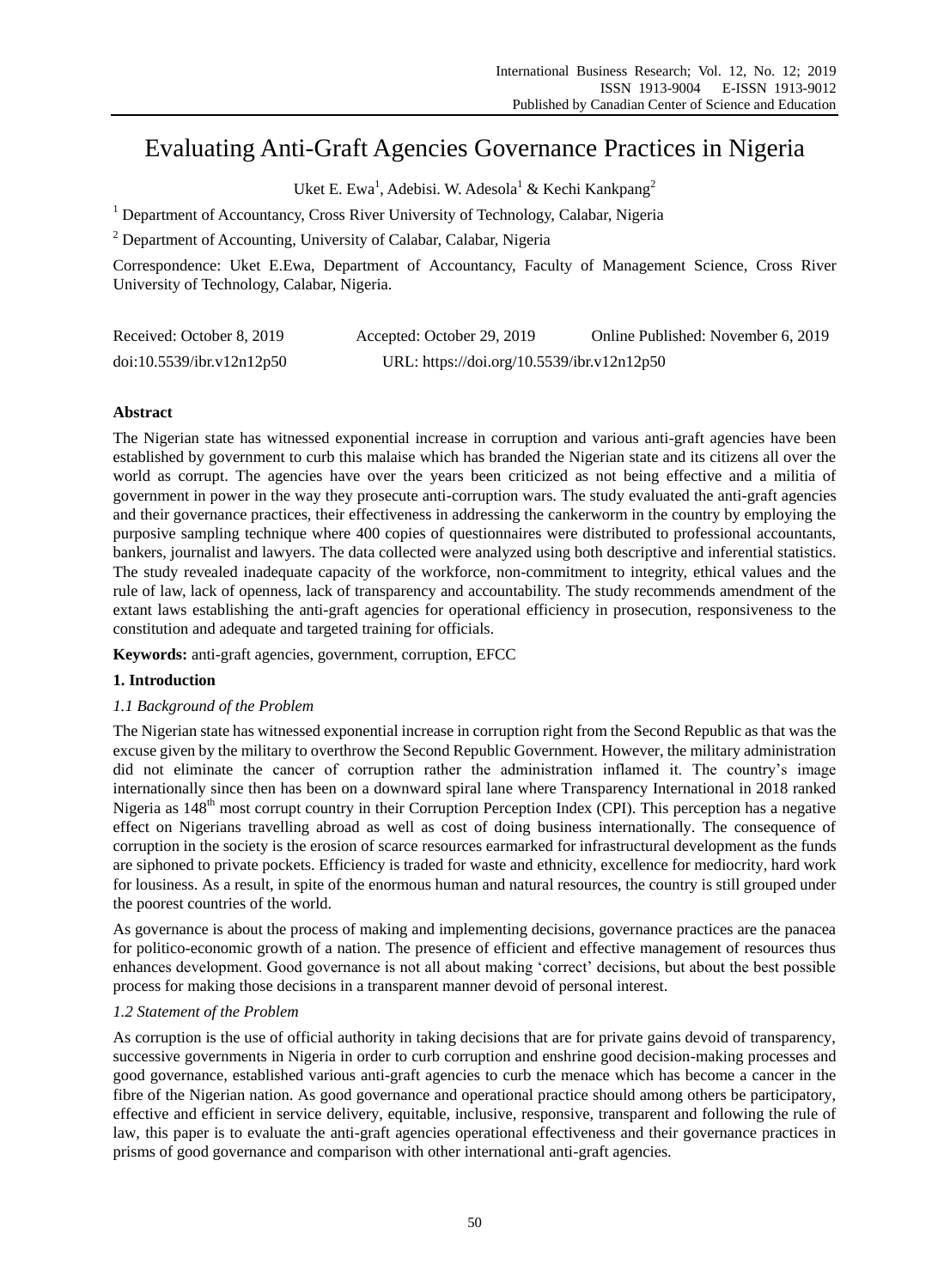## 1.2.1 Objective of the Study

The objective of the paper is to appraise the operational effectiveness of the anti-graft agencies in the prisms of good governance and operational practices mechanism of participatory, effective and efficient service delivery, equitable and inclusive, responsive, transparent and following the rule of law. Also ascertain whether board size composition, operational reporting channel, prerequisite qualification for the leadership, inter-agency collaboration and operations methodology influences its efficiency in service delivery and decision making processes in comparison with other international anti-graft agencies.

# *1.3 Literature Review*

# 1.3.1 Economic and Financial Crime Commission

The Economic and Financial Crime Commission was established under the Economic and Financial Crime Commission (Establishment) Act 2002.The Commission"s responsibilities include the investigation, coordination and enforcement of all financial crimes including advance fee fraud, money laundering, contract scam etc and the adoption of measures to identify, trace, freeze, confiscate or seize proceeds derived from terrorists activities, economic and financial crimes related offences or the properties the value of which corresponds to such proceeds. The Act stipulates the Chairman who is the Chief Executive and Accounting Officer to be either a serving or retired member of any government security or law enforcement agency and 20 other members drawn from various security agencies.

# 1.3.2 Corrupt Practices and Other Related Offences Act (2004)

The Independent Corrupt Practices Commission (ICPC) was established through the Corrupt Practices and Other Related Offences Act (2004). The Commission is established to prohibit and prescribe punishment for corrupt practices and other related offences and is saddled with the responsibility to investigate and prosecute offences which are listed in the Act. The Board composition consist of the Chairman who would have held or is qualified to hold office as a judge of a superior court of record in Nigeria and twelve (12) other members. The Act empowers the Commission to receive and investigate complaint and prosecute offenders. Also the Act empowers the Commission to in addition educate the public on and against bribery, corruption and related offences; and enlist and foster public support in combating corruption.

## 1.3.3 The Code of Conduct Bureau

The Code of Conduct Bureau and its twin sister, the Code of Conduct Tribunal was set up under the Code of Conduct Bureau and Tribunal Act, Cap 56, LFN 1990. The Board was set up against the backdrop of large-scale fraud and corruption which has become prevalent in the public service with an inimical effect on economic and social development of the country. The Commission has as its mandate to establish and maintain a high standard of public morality in the conduct of government businesses and to ensure that the actions and behaviour of public officers conform to the highest standards of public morality and accountability. The Commission"s Vision is honesty, transparency and accountability.

# 1.3.4 Nigerian Financial Intelligence Unit (NFIU)

The Nigerian Financial Intelligence Unit is the Nigerian arm of the global financial intelligence Units (FIUs) recently created out from the EFCC. It has as its vision statement to be amongst the leading financial intelligence organisations in the world with a mission to safeguarding the Nigerian financial system and contributing to the global fight against money laundering, terrorism financing and related crimes through the provision of credible financial intelligence. The core mandate of NFIU is to serve as the national center for the receipt and analysis of suspicious transactions and other information relevant to money laundering, associated predicate offences and terrorist financing and for the dissemination of the results of the analysis to law enforcement and anti-corruption agencies.

## 1.3.5 The Federal Bureau of Investigation (FBI)

The Agency is one of the investigative agencies in the United States. It reports to the Department of Justice and operate independently from the Presidency. The Agency is headed by a Director who is a legal practitioner appointed by the President and confirmed by the US Senate from outside the service. The Agency"s Mission Statement as its culture is the; rigorous obedience to the constitution of the United States, respect for the dignity of those it protects, compassion, fairness, uncompromising personal integrity and institutional integrity, accountability by accepting responsibility for the actions or decisions of its employees and leadership both personal and professional. The culture statement thus captures the governance framework upon which the agency operates. It has as its motto: Fidelity, Bravery and Integrity. To achieve its vision and mission, the agency"s area of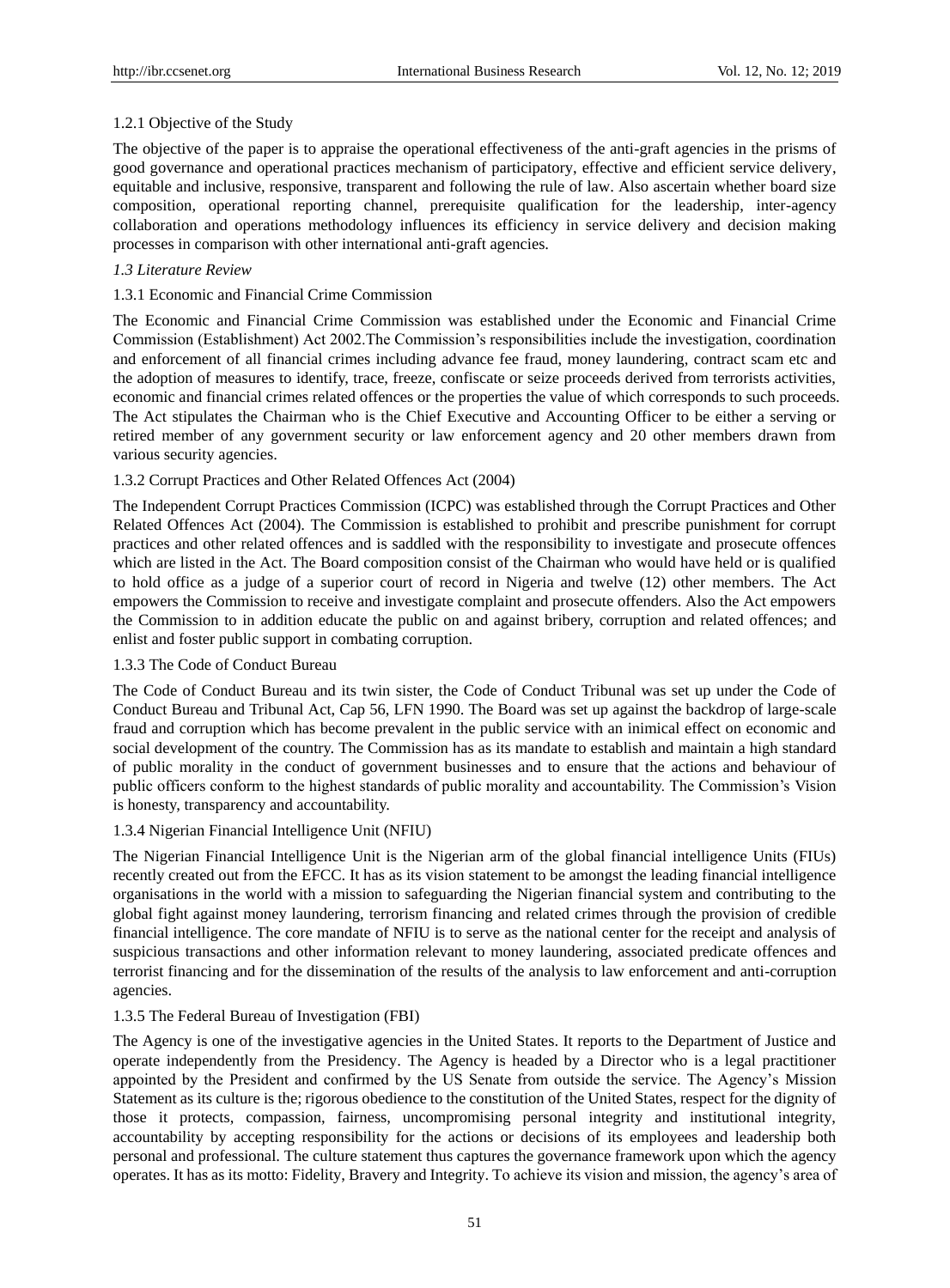investigation includes; terrorism, counter intelligence, cyber-crime, public corruption, civil rights, organized crimes, white-collar crimes, violent crimes and weapons of mass destruction (WMD). To accomplish the mission of integrity, fidelity and bravery, the agency renders Criminal Justice Information Service (CJIS), Critical Incident Response Group (CIRG), Laboratory Service, Training academy, operational technology and information management. The agency maintains a robust uniform crime reporting program (UCR) with primary objective of generating reliable information for use in law enforcement administration, operation and management. This program facilitates retrieval of information on crime in the US for law enforcement executives, students of criminal justice, researchers, members of the media and the public at large. This facility enhances quality of crime data collected by law enforcement thus improves inter-agency synergy, data sharing and co-operation.

#### 1.3.6 Serious Fraud Office (SFO)

Due to considerable public dissatisfaction with the UK system for investigating and prosecuting serious or complex fraud, the Serious Fraud Office (SFO) was established in 1988 following the Roskill Report (Fraud Trials Committee) recommendation. The office as part of UK criminal justice system is a specialist prosecuting authority tackling the top level of serious or complex fraud, bribery and corruption cases in the UK. It undertakes large economic crime cases by investigating any suspected offence which appears to her on reasonable grounds to involve serious or complex fraud. Also investigates criminals for the financial benefits they may have made from their crimes. They assist overseas jurisdiction with their investigations into serious and complex fraud, bribery and corruption cases as additions to investigating and prosecuting offences of corporate failure to prevent the facilitation of overseas tax evasion. Unlike other agencies, the agency both investigate and prosecute its cases because of the complexity of the cases assigned to it. The agency is headed by a Director who is responsible for overall responsibility for the SFO"s strategic direction, case decisions and organisational management. While the Chief Operating Officer is responsible for the day to day running of the business and deputies for the Private Office & Governance, the General Counsel, Chief Operating Office and International Liaison and Investigations Adviser"s role is to provide quality assurance, day to day running of the business, oversight advice and quality control on the agency"s case development and trial preparation. The three non-executive directors in the board contribute to the agency"s strategic development and providing constructive challenges. The Agency reports to the Attorney General"s office and work in collaboration with other UK law enforcement agencies like the National Crime Agency"s Economic command, international corruption unit and bribery and corruption intelligence unit. Also the City of London Police, the UK Police forces and regional organised crime units, the HM Revenue and Customs and the Financial Conduct Authority. Over 80% of staff members are specialist caseworkers and where the director believes there are reasonable grounds to suspect complex or serious fraud, bribery or corruption, she opens an investigation which is taken on by a multidisciplinary case team. If sufficient evidence of criminal behaviour is uncovered during the investigation and a prosecution is found to be in the public interest, charges are brought. This methodology has greatly enhanced the efficiency and effectiveness of the agency"s cases prosecutions.

#### 1.3.7 Governance Practice and Graft

Governance is the medium of administering a people for the overall good of the society. There are various means of governance in both the public and private sectors. Governance ranges from dictatorial autocratic to participatory governance. Governance can be adjudged good or bad governance. Accountability is the bedrock of good governance and in the public sector, government agencies" officials have an obligation to report, explain and be answerable for the consequences of decisions they make on behalf of the citizenry. Good governance therefore should exhibit openness, participatory, effective and efficient, equitable and inclusive, responsive, transparent and compliance to the rule of law.

Board effectiveness and efficiency has also been attributed to board composition and quality of board members. Studies have attributed the effectiveness of a group decision making process decreases as the size of the group get larger. They opined the optimum size for a decision-making group to be seven people and that for each person added above this, the group decision making effectiveness is reduced by 10% (Blenko, Mankins & Rogers, 2010). However, Margolis (2011) posit that other studies revealed the most effective number in the board to be five but noted that the most effective of the group decision making is between five and eight, (Margolis, 2011).

The public sector plays a major role in society as public sector expenditure forms a significant part of a nation"s Gross Domestic Product (GDP). This is so because public sector entities are major employers of labour and, its operations significantly influences socio-economic growth and development. To promote a robust governance structure, the International Public Sector Governance Framework was developed jointly by the Chartered Institute of Public Finance and Accountancy (CIPFA) and the International Federation of Accountants (IFAC).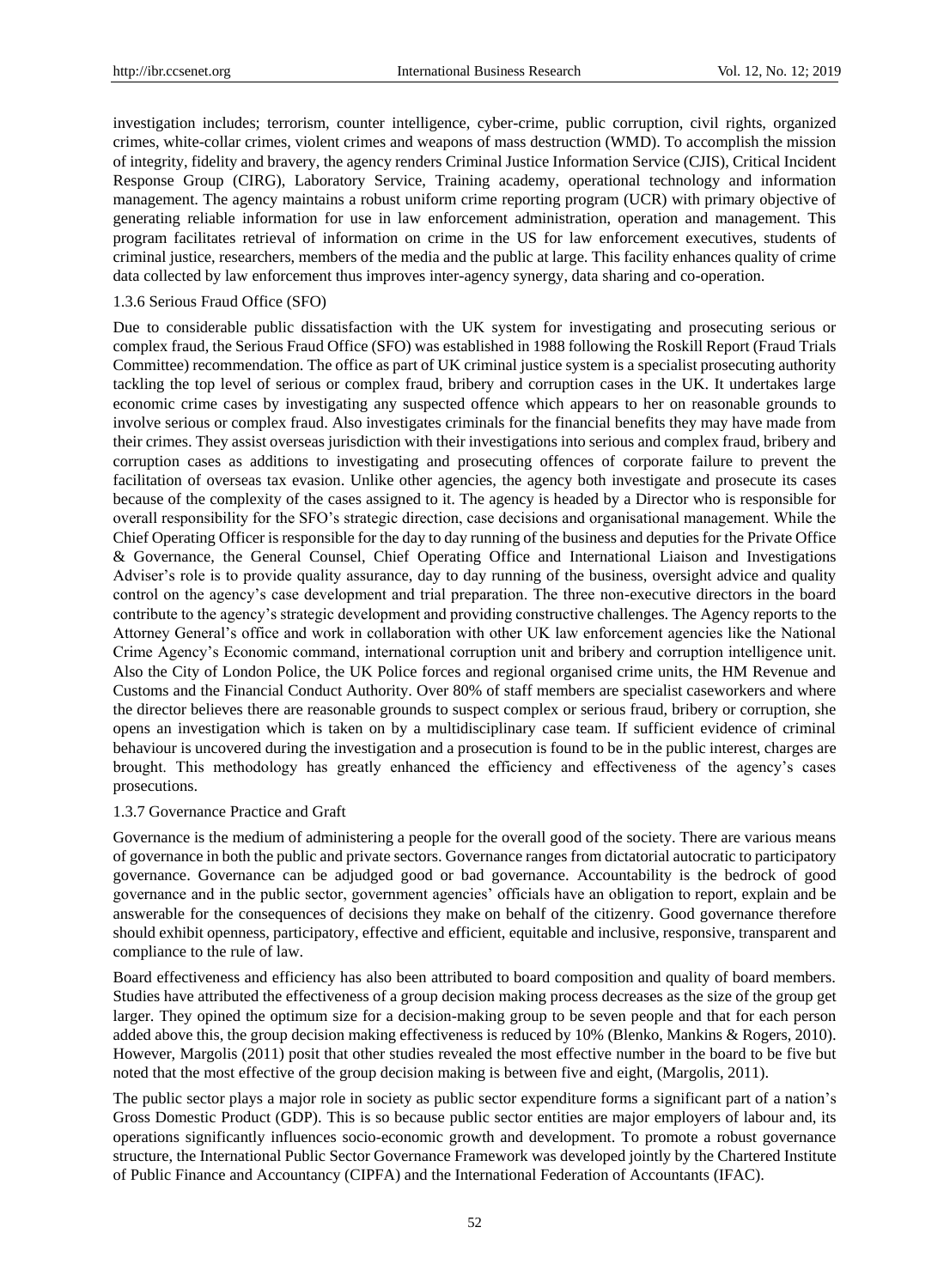#### 1.3.7.1 Aim of the International Public Sector Governance Framework

The aim of the framework was to promote the development of robust governance by establishing a benchmark for good governance in the public sector thus encouraging better service delivery and improved accountability. The framework is anchored on six key principles of good governance of ensuring agencies act in the public interest at all times. These include; Strong commitment to integrity, ethical values and the rule of law, openness and comprehensive stakeholder engagement, defining outcomes in terms of sustainable economic, social and environmental benefits, determining the interventions necessary to optimise the achievement of intended outcomes, developing the capacity of the agencies which include the capability of its leadership and the individuals within it through training, managing risks and performance through robust internal control and strong public financial management and implementing good practices in transparency and reporting to deliver effective accountability.



Figure 1. Roadmap to Good Governance

Demonstrating integrity involves the leadership promoting a culture of acting in the public interest at all times by taking the lead in establishing and living up to specific values for the agencies and their staff. These values include objectivity, selflessness and honesty. They reflect the public expectations about the conduct and behaviour of agencies and people who manage public services and spend public funds. Similarly, strong commitment to ethical values involves embedding ethical values and standards throughout the agencies and ensuring the values form the basis for all its policies, procedures and actions as well as the personal behaviour of the agencies managements and staff. This is through the establishment of code of conduct policy for management and staff and ensuring that steps are taken to avoid or deal with any conflict of interest whether real or perceived. Also, the framework requires anti-graft agencies as public sector entities and its staff to demonstrate a strong commitment to the rule of law as well as compliance with all relevant laws. This is important as fair legal process, rooted on an impartial as well as an independent judicial system assist in building societies where individuals and organisations feel safe. This informed the crafting of the United States FBI Mission statement.

#### 1.3.7.2 Corruption in Nigeria

Corruption has grown in leaps and bounds since the Ibrahim Badamosi Babagida"s era as military President of Nigeria when the expression, "settlement" was coined as a synonym for corrupt practices by the general public. The country"s image since then has been on a downward spiral lane. In their ranking in 2018, Transparency International Nigeria ranked Nigeria as  $148<sup>th</sup>$  most corrupt country in the Corruption Perception Index (CPI).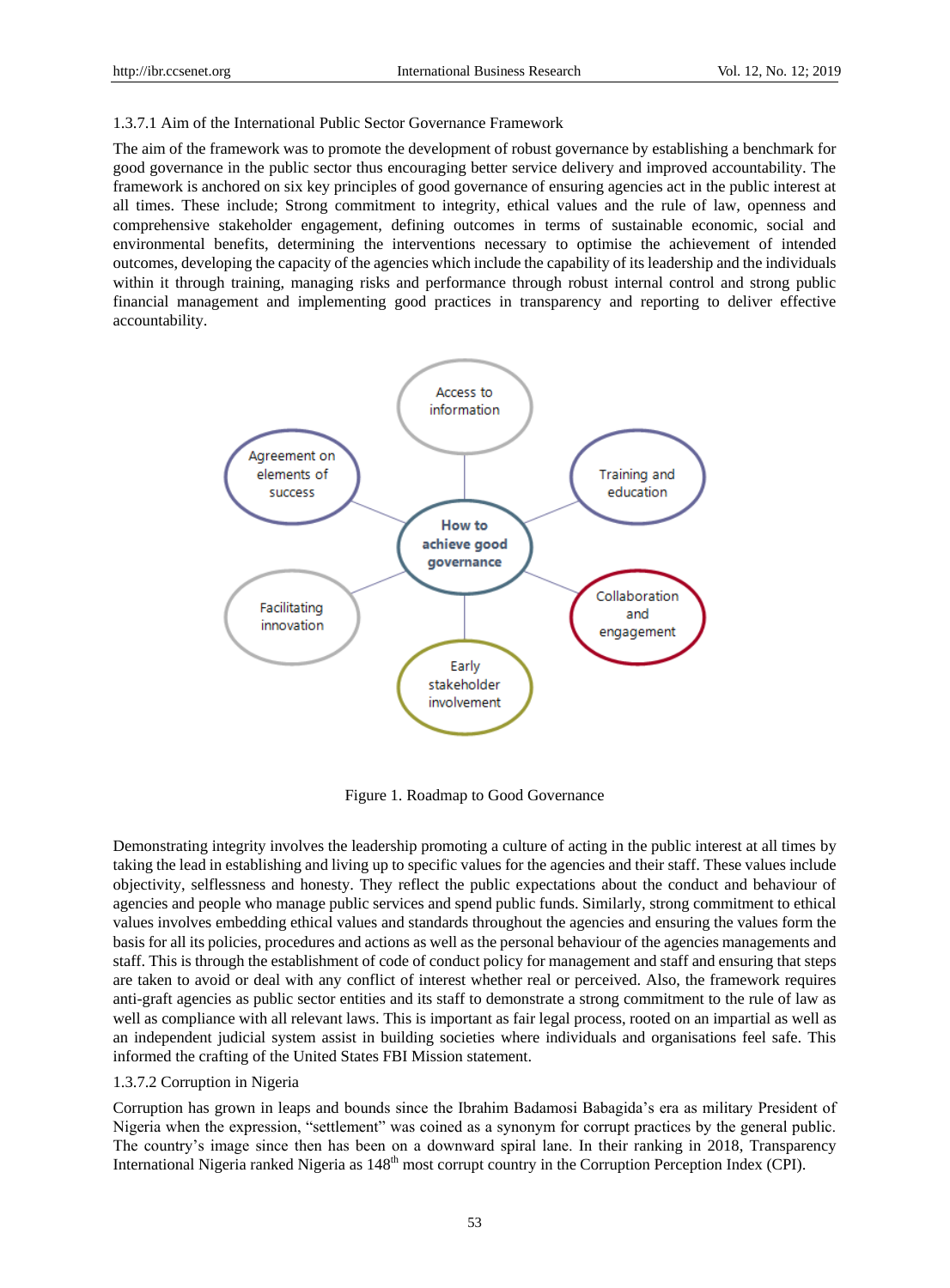Various scholars have defined corruption in different ways with overlapping emphasis ranging from unethical behaviour to political misconduct, bribe-taking and sale of government assets for personal gain (Shleifer & Vishny, 1993, Svensson, 2005). World Bank and Transparency International (TI) defined corruption as "the misuse of public office for private gain. Thus it is the misapplication of entrusted power for personal gain by dishonest official either appointed or elected official, (The World Bank, 1997). In their contribution, Banerjee, Hanna and Mullainathan (2011) define corruption as "an incident where a bureaucrat (or an elected official) breaks a rule for private gain". Tanzi (1998) opined that it may not be easy to define corruption but is "generally not difficult to recognize corruption when observed". According to Ewa, Kechi, Adu and Agida,(2017), the misuse of entrusted authority comes in form of bribery, misappropriation, misapplication of entrusted funds and property of the organisation or the public for personal use and suppressing the rule of law for selfish reasons. Ewa et al (2017) posited that corruption is the "abuse of public power for pecuniary gain or for the benefit of a group to which an individual owes allegiance". While premeditating factors rooted in a country"s peculiar social and cultural history, political and economic development, bureaucratic traditions and policies enhances corruption, it flourishes when institutions are either weak or non-existent and economic policies distort the marketplace (World Bank, 1997b). Klitgaard (1996) developed a model which explained that the extent of corruption is determined by the amount of monopolistic and discretionary powers (ability to take responsibility solely without external check) that officials exercises without recourse to accountability.

*C (Corruption) = M (Monopoly power) + D(Discretion) - A(Accountability)* 

In explaining the model, he stated that monopolistic and discretionary powers are prevalent where administrative roles and regulations are poorly defined. That is, poorly defined ethical standards, weak administrative and financial systems and ineffective watchdog agencies.

#### *1.4 Research Hypothesis*

H0: There is no significant relationship between anti-graft agencies prosecution efficiencies/ obedience to the rule of law and their administrative/professional etiquette and good governance practices

#### **2. Methodology**

This study adopted both exploratory and survey design to collect the data on the study"s variables, analysis and testing.

The functional relationship between the variables of this study is expressed thus:

| <b>SUMEFFIC</b>         | f(SUMGGP, SUMAPE)<br>$=$                                          |
|-------------------------|-------------------------------------------------------------------|
| <b>SUMEFFIC</b>         | $\alpha_0$ + $\alpha_1$ SUMGGP + $\alpha_2$ SUMAPE + $e_t$<br>$=$ |
| Where:                  |                                                                   |
| <b>SUMEFFIC</b>         | $=$ Efficiency on prosecution and Obedience to the rule of law    |
| <b>SUMGGP</b>           | $=$ Good Governance Practices                                     |
| <b>SUMAPE</b>           | $=$ Admin/Professional etiquette                                  |
| $\beta$ 0               | $=$ Constant                                                      |
| $\alpha_1$ - $\alpha_2$ | $=$ Coefficient of the variables                                  |
| μt                      | $=$ Stochastic error term                                         |

#### *2.1 Characteristics of Participants*

A combination of inductive and survey research paradigm was employed in this research. The questionnaire used in this study consisted of two sections. The first section collected demographic data. The second section contained twelve (12) semantic differential belief statements culled from good governance framework variables. Two performance indices were measured by these belief statements – (1) obedience to the rule of law, (2) efficiency in prosecution and decision usefulness. The statements were structured as bipolar adjectival statements which were separated by five – point likert scales aimed at ensuring that respondents would choose a number from the scale which identified their level of agreement with one or the other of the statements. The population of the study comprised professional accountants, bankers, journalists and lawyers in Cross River State, Akwa Ibom State, Edo State, Bayelsa State, Delta State and Rivers State representing the South-South geopolitical region of Nigeria.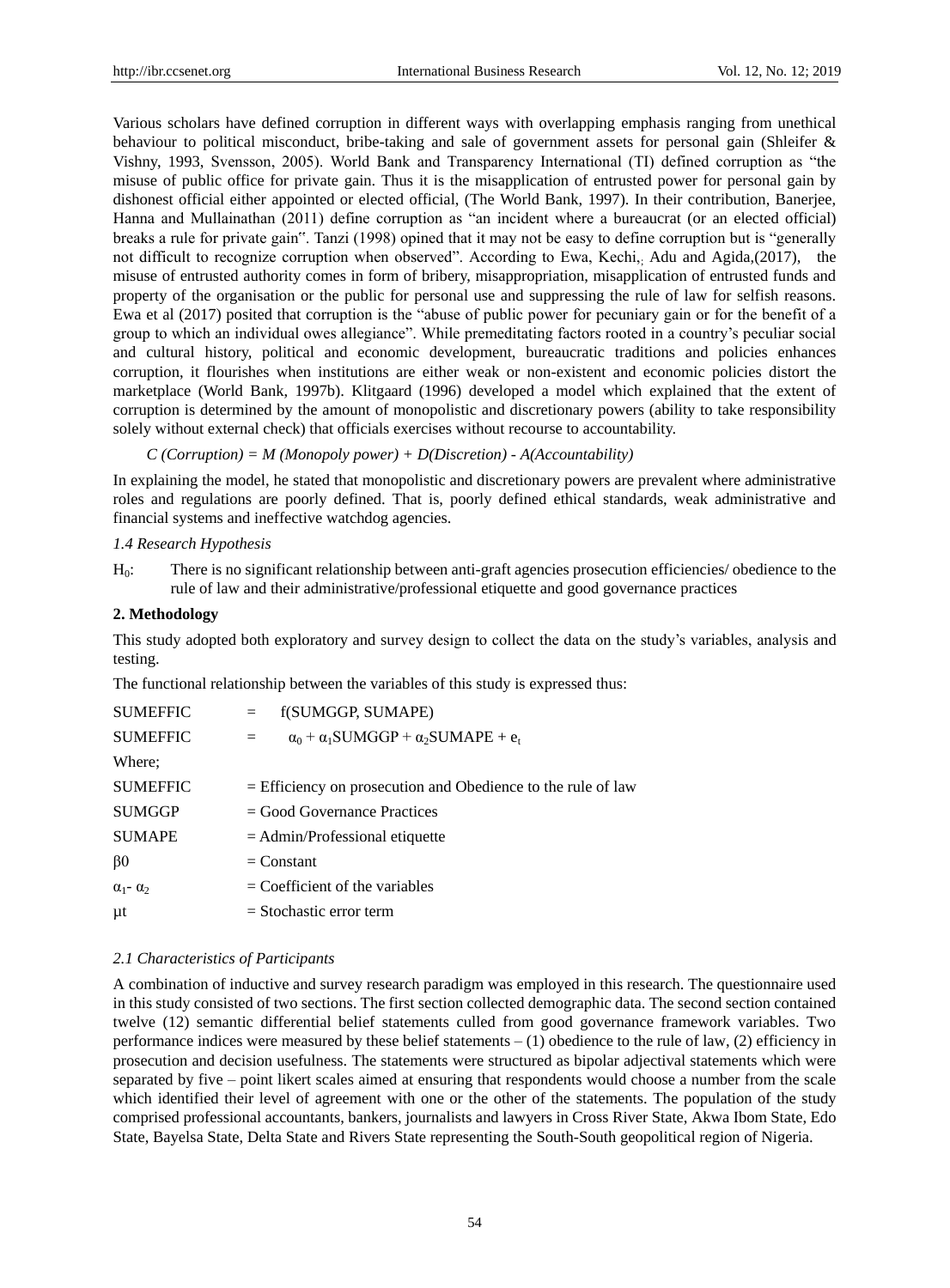# *2.2 Sample Procedure/Sampling Size*

The purposive sampling technique was employed in the study as 400 copies of questionnaires were distributed to 100 professional accountants, 100 bankers, 100 journalist and 100 lawyers. The belief statements (variables) were individually evaluated in other of significance to ascertain the anti-graft agencies governance practices and their success rate in curbing corruption in Nigeria. The data collected were analyzed using both descriptive and inferential statistics. Four hundred questionnaires were administered to the respondents in the study. Three hundred and fifty questionnaires were returned completed constituting 88% (eighty per cent) success rate. This return rate of 80% is considered adequate following the assertion by Moser and Kalton (1971) that the result of a survey could be considered as biased and of little value if the return rate was lower than  $30 - 40\%$ . Here the return rate of 80% is far in excess of 40%.

# **3. Results**

### *3.1 Data Analysis*

## 3.1.1 Demographics of Respondents

The survey document was sent to 400 subjects containing 10 belief statements from each of four groupsaccountants, bankers, lawyers and journalists. Response rates from these groups are as shown below.

| <b>Subject Group</b> | No of Survey Sent |     | Responses Received | Percentage of Group Responses |
|----------------------|-------------------|-----|--------------------|-------------------------------|
| Accountant           | 100               | 95  | 95%                | 27%                           |
| <b>Bankers</b>       | 100               | 85  | 85%                | 24%                           |
| Lawyers              | 100               | 90  | 90%                | 26%                           |
| Journalists          | 100               | 80  | 80%                | 23%                           |
| Total                | 400               | 350 | 88%                | 100%                          |

Source: Analysis of Survey Data (2018)

The result in Table 1 indicates an overall response rate of 88%. This rate is considered a creditable result for this type of data collection method. The target audience for the research are accountants, bankers, lawyers and journalists. The choice is anchored on their perceived knowledge of anti-graft agencies and their governance practices and so any response from these groups of respondents should add credibility to the investigation.

| Table 2. Responses of the Respondents on the Belief Statements: |  |  |  |  |  |  |  |
|-----------------------------------------------------------------|--|--|--|--|--|--|--|
|-----------------------------------------------------------------|--|--|--|--|--|--|--|

| $\ensuremath{\mathrm{S/N}}$ | <b>Statements</b>                            | SA       | A        | U        | D        | <b>SD</b> |
|-----------------------------|----------------------------------------------|----------|----------|----------|----------|-----------|
|                             | <b>Good Governance Practices</b>             |          |          |          |          |           |
| 1                           | The agencies are not responsive to the       | 165(47%) | 115(33%) | 51(15%)  | 19(5%)   |           |
|                             | yearnings of the public in the discharge of  |          |          |          |          |           |
|                             | their responsibilities                       |          |          |          |          |           |
| 2                           | The agencies activities are open to the      |          |          | 91(26%)  | 159(45%) | 100(28%)  |
|                             | public and interact with the public often    |          |          |          |          |           |
| 3                           | The agencies carry out their assignment not  | 155(44%) | 157(45%) | 26(7%)   | 12(3%)   |           |
|                             | in a transparent manner                      |          |          |          |          |           |
| 4                           | The agencies do not treat every suspect      | 116(33%) | 180(51%) | 31(9%)   | 23(7%)   |           |
|                             | equally no matter your political affiliation |          |          |          |          |           |
|                             | and status (ie equitable and inclusive)      |          |          |          |          |           |
| 5                           | The agencies line of reporting do not        |          |          | 111(32%) | 190(54%) | 49(14%)   |
|                             | influence their decision making              |          |          |          |          |           |
|                             | <b>Administrative/Professional Etiquette</b> |          |          |          |          |           |
| 6                           | The agencies staff are not well trained and  | 127(36%) | 89(25%)  | 74(21%)  | 54(15%)  | 6(2%)     |
|                             | they are effective and efficient in the      |          |          |          |          |           |
|                             | discharge of their duty                      |          |          |          |          |           |
| 7                           | The laws setting up the agencies are not     | 102(29%) | 107(30%) | 79(22%)  | 62(18%)  |           |
|                             | standard and operatives are not fully aware  |          |          |          |          |           |
|                             | of the laws                                  |          |          |          |          |           |
| 8                           | The composition of the agency boards is      | 115(33%) | 75(21%)  | 76(22%)  | 62(18%)  | 22(6%)    |
|                             | not moderate                                 |          |          |          |          |           |
| 9                           | No knowledge of good governance criteria     | 102(29%) | 81(23%)  | 110(31%) | 57(16%)  |           |
|                             | Prosecution Efficiency/Obedience to the      |          |          |          |          |           |
|                             | rule of law                                  |          |          |          |          |           |
| 10                          | The agencies performances in obedience to    | 100(28%) | 155(44%) | 76(22%)  | 19(5%)   |           |
|                             | the rule of law is not outstanding           |          |          |          |          |           |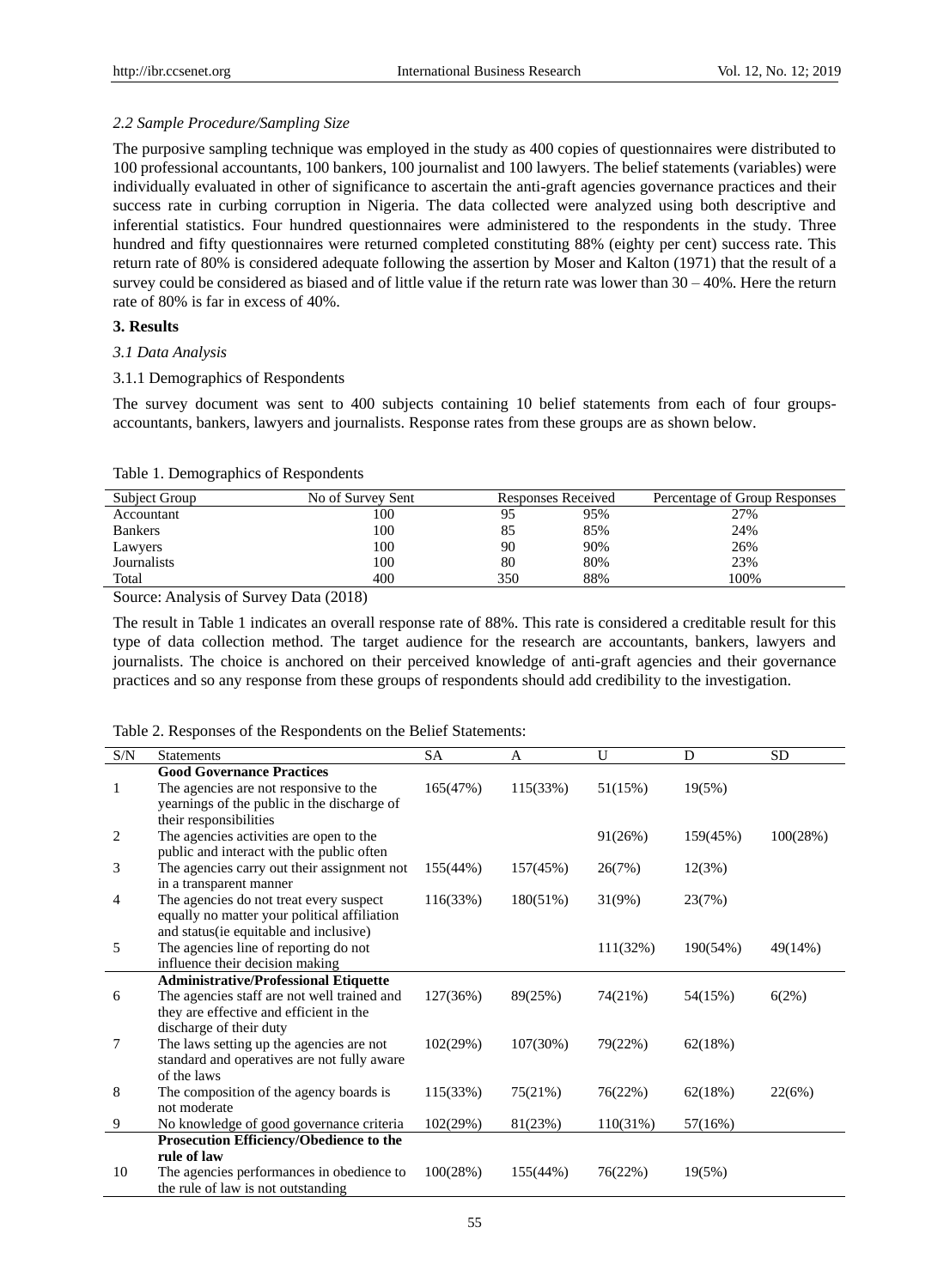|        | The agencies management is loyal to the |          |             |         | 283(80%) | 67(19%) |
|--------|-----------------------------------------|----------|-------------|---------|----------|---------|
|        | Constitution than the President         |          |             |         |          |         |
|        | The agencies performance creditably is  | 112(32%) | $105(30\%)$ | 87(25%) | 46(13%)  |         |
|        | questionable by the public              |          |             |         |          |         |
| $\sim$ | .<br>$\sim$ $\sim$ $\sim$ $\sim$ $\sim$ |          |             |         |          |         |

Source: Analysis of Survey Date (2018)

Table 3. Least Square Regression Result on Efficiency in Prosecution and the Rule of Law of Anti-Graft Agencies in Nigeria (Regression Constant and Coefficients)

| Variable      | Unstandardized Coefficients |                  | Standardized |         |       |  |
|---------------|-----------------------------|------------------|--------------|---------|-------|--|
|               |                             |                  | Coefficient  |         |       |  |
|               |                             | <b>Std Error</b> | Beta         |         |       |  |
| Constant      | 2.472                       | 0.400            |              | 6.187   | 0.000 |  |
| <b>SUMAPE</b> | $-.147$                     | 0.037            | $-.347$      | $-.345$ | 0.000 |  |
| <b>SUMGGP</b> | .551                        | 0.048            | 1.006        | 11.408  | 0.000 |  |

\*Significant at .05 level p<.05

Dependent variable: SUMEFFIC

Predictors: SUMAPE, SUMGGP

Source: Field survey (2018)

Table 4. Least Square Regression Result Model Summary of Efficiency in Prosecution and the Rule of Law of Anti-Graft Agencies in Nigeria

| R          |    | R-Square |    | Adjusted | R | Std Error of | R-Square | F Change | Durbin-Watson |
|------------|----|----------|----|----------|---|--------------|----------|----------|---------------|
|            |    |          |    | Square   |   | Estimate     |          |          |               |
| .710       |    | .504     |    | .501     |   | 1.27625      | .504     | 176.269  | .102          |
| Source     | ΩŤ | Sum      | of | Df       |   | Mean Square  | F        | D        |               |
| Variation  |    | Squares  |    |          |   |              |          |          |               |
| Regression |    | 574.220  |    |          |   | 287.110      | 176.629  | 0.000    |               |
| Residual   |    | 565.198  |    | 347      |   | .1.629       |          |          |               |
| Total      |    | 1139.417 |    | 349      |   |              |          |          |               |

\*Significant at .05 level p<.05

Dependent variable: SUMEFFIC

Predictors: SUMAPE, SUMGGP

Source: Field survey (2018)

|  |  | Table 5. Inter Correlation among the Variables |  |  |  |
|--|--|------------------------------------------------|--|--|--|
|--|--|------------------------------------------------|--|--|--|

| Variables       | <b>SUMEFFIC</b> | <b>SUMAPE</b> | <b>SUMGGP</b> |           |
|-----------------|-----------------|---------------|---------------|-----------|
| <b>SUMEFFIC</b> | .000            | 0.564         | 0.694         | $0.000\,$ |
| <b>SUMAPE</b>   | 0.564           | .000          | 0.903         | $0.000\,$ |
| <b>SUMGGP</b>   | 9.694           | 0.903         | .000          | 0.000     |

\*Significant at .05 level p<.05

Dependent variable: SUMEFFIC

Predictors: SUMAPE, SUMGGP

Source: Field survey (2018)

#### 3.1.2 Test of Hypotheses

- H0: There is no significant relationship between anti-graft agencies prosecution efficiencies/ obedience to the rule of law and their administrative/professional etiquette and good governance practices.
- H1: There is a significant relationship between anti-graft agencies prosecution efficiencies/ obedience to the rule of law and their administrative/professional etiquette and good governance practices.

Administrative/professional etiquette and good governance practices have positive and significant relationship with the Agencies efficiency in prosecution and obedience to the rule of law with the Agencies efficiency in prosecution and obedience to the rule of law. The t-statistics shows significant relationship between the variables.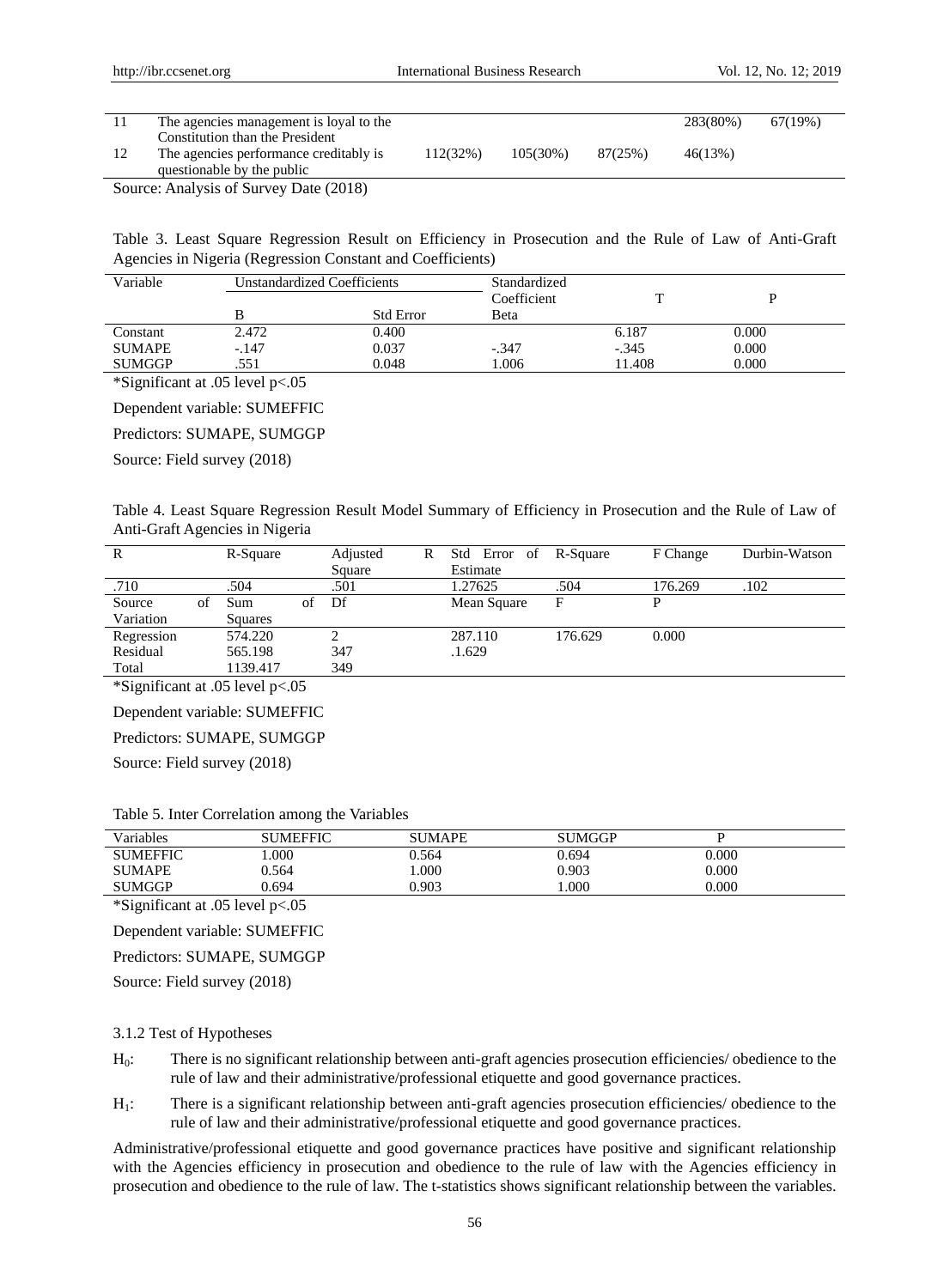In Table 5, the correlation coefficient(R) of 0.710 (71 per cent) indicates a strong relationship between the Agencies efficiency in prosecution and obedience to the rule of law and the independent proxies of administrative/professional etiquette and good governance practices. The coefficient of determination  $(R^2)$  of 0.504 (50.4 per cent) indicates that only 50.4 per cent of total variation in the Agencies efficiency in prosecution and obedience to the rule of law is jointly accounted for by administrative/professional etiquette and good governance practices while the remaining 49.6 per cent of the variation in efficiency in prosecution and obedience to the rule of law is caused by extraneous factors not captured in the model. However the F value of 176.269  $(p=000)$  is significant at less than 5 per cent. This thus signifies the model as fitting the population well and can be used for interpretation about not just the population but also for policy formulation. Therefore based on this result, the null hypothesis that there is no significant relationship between anti-graft agencies prosecution efficiencies/ obedience to the rule of law and good governance practices is rejected as the agencies prosecutorial efficiencies and adherence to the rule of law is greatly influenced by good governance practices as well as administrative/professional etiquette. The Durbin-Watson (DW) for the model of .102 which is below 2 reveals that there is a significant threat of independent error for the equation as there is positive autocorrelation.

#### **4. Findings and Discussions**

The survey on the notion that the agencies are not responsive to the yearnings of the public in the discharge of their responsibilities revealed 280 (80 per cent) respondents are of the view that the graft agencies are not responsive to the public yearnings. This is in agreement with (Adedokun, 2018; Yakubu, 2018). On the notion that the agencies are interactive with the public, majority of the respondents 259 (74 per cent) either strongly disagreed or merely disagreed that the agencies are interactive with the public. However, 91 (26 per cent) of the respondents were undecided on the notion. They belief the agencies are not telling the people the correct situation of things and they are not communicating to the general public as it is in developed countries. This none communication with the public reinforced the notion that the agencies are not transparent in their responsibilities as 312 (89 per cent) of the respondents either merely or strongly agreed that the agencies do not carry out their assignment in a transparent manner. This is in agreement with the position of Justice Gabriel Kolawole, (Madukwe, 2018; Nnochiri, 2018<sub>A</sub>; Adedokun, 2018). This is reaffirmed as 296 (84 per cent) of the respondents are of the opinion that the agencies do not treat suspects equally but influenced by political affiliation. This is in agreement with Fabiyi and Akinkuotu (2018) who cited Mr Kola Ologbodiyan as saying it is a grave concern that while corruption and corrupt persons abound in party in power (The APC) and walking freely, the EFCC prefers to chase after innocent members of the opposition party. Writing on Kemi Adeosun and the opportunity lost, Adedokun (2018) lamented that the message that anti-graft agencies pass across to Nigerians is that they only serve the interest of the government in power and not that of the people and a partisanship that ignores the log in the eye of a family member but identifies the speck in the neighbour"s eye as the policy is not only faulty but whimsical and selective. This is in contrast to other intelligence agencies in Israel, America or Europe.

On the perception that the agencies line of reporting do not influence their decision making processes, 239 (68 per cent) of the respondents are of the view that the agencies line of reporting to the presidency greatly influences their decision making processes while 111 (32 per cent) were undecided. This is in agreement with (Adedokun, 2018; Olatunji, 2018 B; Akinkuotu & Olugbemi, 2018). This is contrary to the United States of America (US) where the FBI was investigating President Trump through an independent special prosecutor without interference. The overbearing control of anti-graft agencies by government especially the executive arm is considered a corruption impediment to their effectiveness, (Okeshola, 2012)

On the level of training, while 216 (61 per cent) of the respondents belief the staff of the agencies are not well trained to effectively and efficiently discharge their responsibilities, 74 (21 per cent) respondents were unable to comment on the relevance and adequacy of training given to the agency staff. This is in agreement with Nnochiri  $(2018<sub>B</sub>)$  citing a prosecution team lawyer in a case between Mr Ibrahim Tumsah and the Nigerian government stating the government was withdrawing the case against Tumsah for re-filing after "proper and thorough investigation" is conducted in the case. Also Olatunji (2018 $_A$ ) citing Justice Olatokunbo Majekodunmi stated that the EFCC failed woefully by relying on third party evidence that lacks in merit when they should have known better.

Similarly, while 209 (59 per cent) of the respondents are of the view that the laws of the agencies are not standard and the operatives are not fully aware of the laws, 79 (22 per cent) of the respondents are undecided. Adeleye Bamidele cited by Jibueze (2018<sub>B</sub>) stated that Nigeria lacks strong institutions and there is absence of the rule of law in Nigeria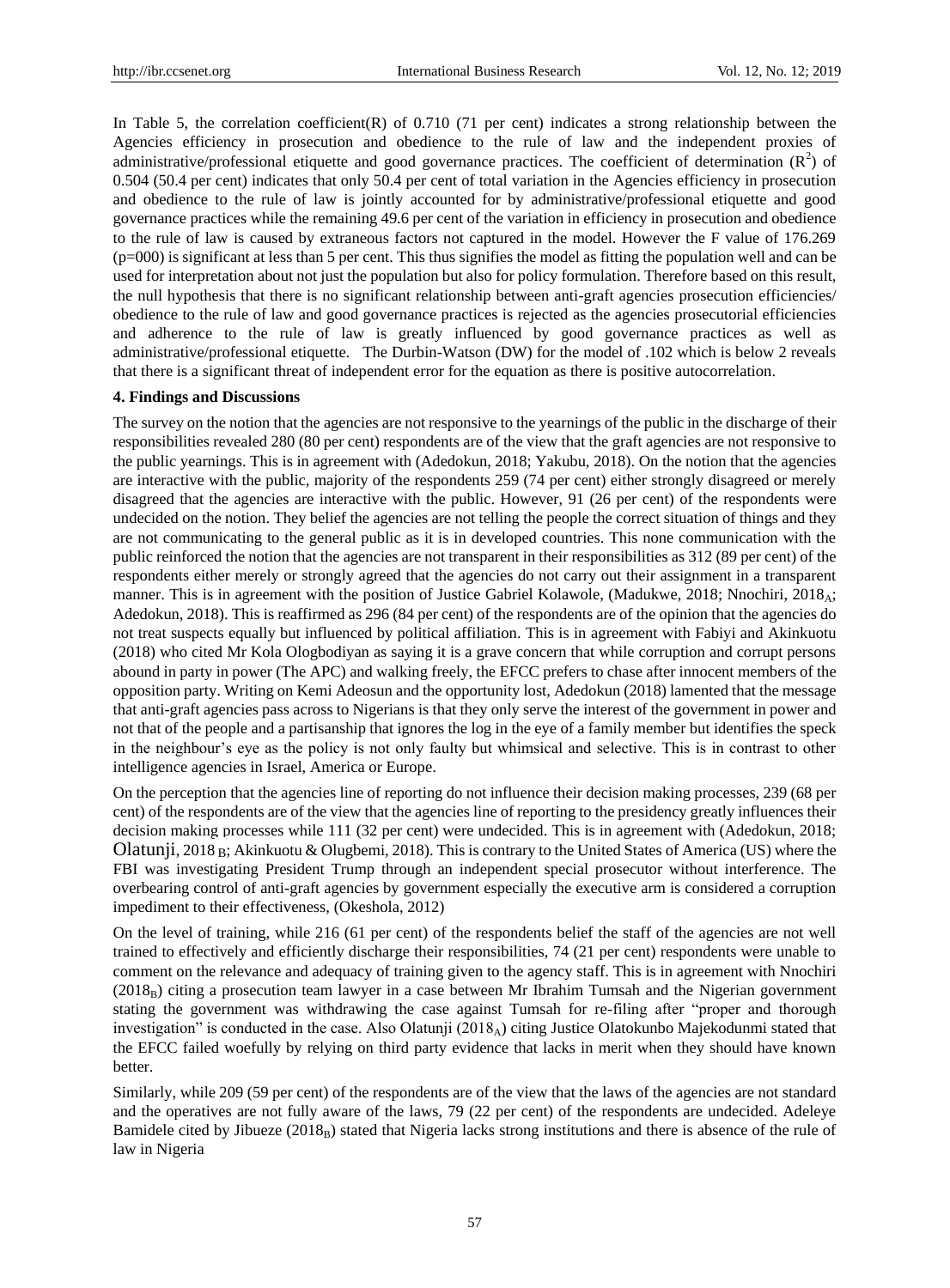On the question of the composition of the agencies board sizes not being moderate and thus affecting its performance, while 190 (54 per cent) of the respondents are of the view that the composition of the agencies boards is not moderate, 76 (22 per cent) are undecided. But 62 (18 per cent) of the respondents are of the view that the agencies board composition and sizes are moderate for effective service delivery. However, while some studies have shown that optimum and effective size for a decision-making group to be seven people and for each person added above this, the group decision making effectiveness is reduced by 10% (Blenko, Mankins & Rogers, 2010), others found that the most effective number as five but noted that the most effective of the group decision making is between five and eight, (Margolis & Sheila, 2011).

While the survey revealed 110 (31 per cent) respondents being undecided as to agencies officials lack of knowledge of good governance awareness, 183 (52 per cent) respondents belief officials have no knowledge of good governance awareness thus affecting their mode of operations. Therefore while 255 (72 per cent) respondents surveyed belief the agencies do not operate in obedience to the rule of law, only 19 (5 per cent) think the agencies are in obedience to the rule of law in the discharge of their responsibilities. This is in agreement with Unachukwu (2018) citing Chief Emeka Obegolu who in a lecture organised by the NBA Eket branch said the rule of law was a hall-mark of democracy and that there is a connection between democracy and good governance. This is in line with the works of Ojiakor, Anisiuba and Nnam (2017) and Adegbie and Fakile (2012) that revealed poor governance, favouritism, tribalism, poor remuneration, ineffective and wrong judgements as factors mitigating the performance of the agencies. Commenting on anti-corruption fight and the rule of law, Olaniyan (2018) stated that part of the problem of fighting corruption is the authority"s disdain for the rule of law as illustrated by the tendency to pick and choose which court orders it complies with and opined that real progress is yet to be made with respect to the prosecution of cases of grand corruption as high ranking corrupt officials rarely end up in jail. Thus the assertion as to whether the management of the agencies are loyal to the constitution as against the President, 67 (19%) of the respondents strongly disagreed that the agencies loyalty is to the Constitution as against the Presidency while 283 (80 per cent) similarly disagreed to the notion of loyalty to the Constitution. This is in agreement to Adedokun (2018) who opined that the average public officer in Nigeria does not understand that they owe their allegiance to the cause of the country because politics has become a major source of survival in Nigeria and so they defer to their appointer because of the power to hire and fire by the chief executive. This is in agreement with (Olaniyan, 2018; Unachukwu, 2018; Jibueze, 2018<sub>B</sub>)

On the effectiveness and credibility of the agencies performances, while the survey revealed 217 (61 per cent) respondents believing the agencies have not performed to internationally acceptable standard, only 46 (13 per cent) respondent believed otherwise. This is in agreement with the judgement delivered in a case "EFCC versus Prof. Olusola Oyewole" where the presiding judge declared that all the evidences presented by the prosecution had been manifestly discredited through cross-examination such that the court could not rely on them and thus declared that EFCC failed woefully in establishing a prima facie case against the accused persons. Also in agreement with the report presented by the Corruption Cases Trial Monitoring Committee (COTRIMO) which stated that offenders were charged to court before proper investigations of charges were done. The report stated that prosecuting agencies lacked adequate personnel, duplicate charges and multiplication of cases and while some prosecutors lacked the requisite experience to prosecute corruption cases, there is lack of commitment and collusion between defence counsel and some prosecutors to pervert justice by either stalling trial or by achieving pre-determined results, (Jibueze, 2018<sub>A</sub>). This study is in line with the studies of (Amaefule & Umeaka, 2013; Ojiakor, Anisiuba & Nnam, 2017 and Dania, 2017) that posited that the activities of the anti-graft agencies are not effective in curbing corruption and financial crimes in Nigeria as cases are lost due to lack of painstaking investigation, lack of adequate and requisite trained personnel and lack of strategic preparations.

#### *4.1 Conclusion/Recommendations*

The study revealed among others the lack of capacity, inefficiency and ineffectiveness in the Agencies in the discharge of their responsibilities as well as unresponsiveness of the Agencies to the general public. Also lack of transparency in their mode of operations and outright disobedience to the rule of law as well as unequal treatment of accused citizenry. The study further revealed that the agencies boards" compositions affect their level of efficiency and effectiveness.

The study thus recommend as follows:

- i. The review of the extant laws establishing the agencies to make them independent from the executive arm of government.
- ii. Improve funding, training and retraining of field staff to enhance investigative skills and prosecution efficiency.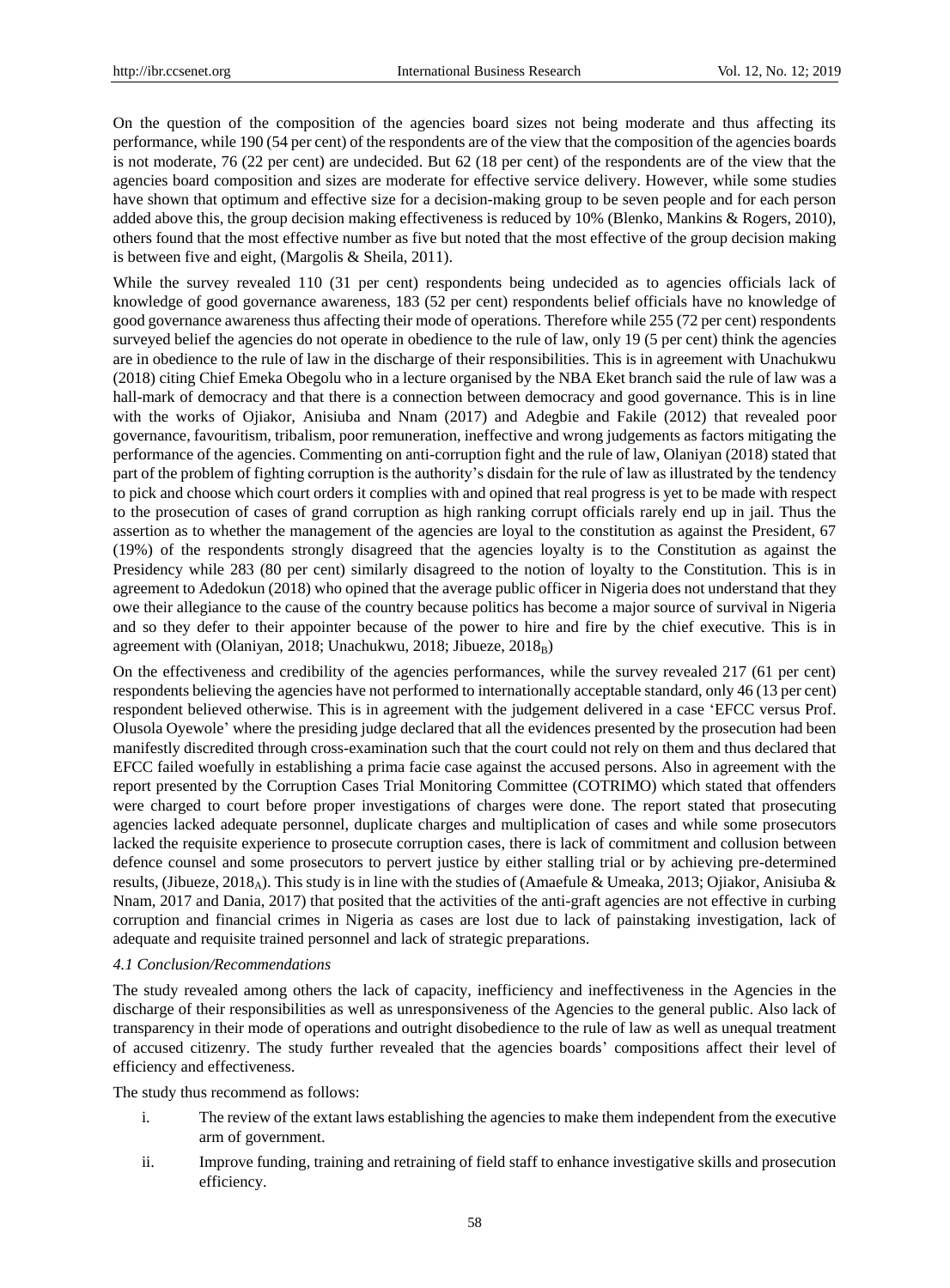- iii. The leadership of the agencies should be reserved for only seasoned professionals in the field of forensic accounting and legal practice.
- iv. The technical staff in the agencies should be drawn from among professional accountants, forensic accountants, legal experts, computer specialists and policemen trained in forensic examination.

### **References**

Adedokun, N. (2018, July 12). Kemi Adeosun and the opportunity lost. *The Punch*, p. 20.

- Adegbie, F. F., & Fakile, A. S. (2012). Economic and financial crime in Nigeria, Forensic accounting as Antidote. *British Journal of Arts & Social Sciences, 6*(1).
- Akinkuotu, E., & Olugbemi, A. (2018, August 1). EFCC loses =N=15billion case against ex-Sokoto gov, Bafarawa. *Punch Newspaper*, p. 12.
- Amaefule, L. I., & Umeaka, E. C. (2016). Combating economic and financial crimes by the Anti-graft Agencies in Nigeria: Implications on the Nation"s economic growth and development. *International Journal of Innovative Development & Policy Studies*, *4*(2), 8-33.
- Banerjee, A.; Hanna, R., & Mullainathan, S. (2011). *Corruption*. https://doi.org/10.3386/w17968
- Blenko, M. W., Mankins, M. C., & Rogers, P. (2010). *Steps to breakthrough performance in your organization.* Bain and Company, 2009, HBR. Retrieved from hbr.org/2010/01/stat-watch/ar/1
- CCB. (1990). *The Code of Conduct Bureau and Tribunal Act.*
- Constitution of the Federal Republic of Nigeria, 1999 (Amended).
- Dania, O. (2017). *Why EFCC lose good corruption cases – Alabi.*
- EFCC. (2002). Economic and Financial Crimes Commission Act.
- Ewa, U. E., Kechi, K., Adu, V. A., & Agida, J. I. (2017). Evaluating institutional agencies in curbing corruption in Nigeria. *International Journal of Management*, *5*(12), 1-11.
- Fabiyi, O., & Akinkuotu, E. (2018, August 1). EFCC detains Ekweremadu over 22 properties. *The Punch Newspaper*, p. 11.
- FBI. (1908). *Federal Bureau of Investigation.* Retrieved from https://www.fbi.gov on 29/8/19
- ICPC. (2004). *Independent Corrupt Practices Commission Act, 2004.*
- Jibueze, J. (2018a, June, 5). The anti-corruption cases Trial Monitoring Committee (COTRIMO) has submitted a preliminary report on causes of delay in the prosecution of corruption cases to the National Judicial Council (NJC). *The Nation*, p. 22-23.
- Jibueze, J. (2018b, June, 5). No rule of law without strong institutions. *The Nation*, p. 27.
- Klitgaard, R. (1996). "Bolivia: Healing Sick Institutions in La Paz," in Governance and the Economy in Africa: Tools for Analysis and Reform of Corruption, Edited by Patrick Meagher. College Park, MD: *Centre for Institutional Reform and Informal Sector*.
- Madukwe, B. (2018). Judge withdraws from Dasuki"s trial, say EFCC frustrating case, *Vanguard News*, March 16, p. 4.
- Margolis, S. (2011). *What is the Optimal Group Size for Decision Making*? Retrieved from www.shielamargolis.com/2011/01/24
- Moser, C. A., & Kalton, G. (1971). *Survey methods in social investigation*. UK; Heineman Educational.
- NFIU. (2019). Nigerian Financial Intelligence Unit Act.
- Nnochiri, I. (2018a). Delay in looters" trial: Committee indicts anti-graft agencies, courts, prisons. *Vanguard News*, May, 21, p. 9.
- Nnochiri, I. (2018b). FG drops charge against civil servant docked over 86 exotic cars, houses. *Vanguard News*, April, 18, p. 9.
- Ojiakor, I. P., Anisiuba, C. A., & Nnam, I. J. (2017). Appraisal of the activities of anti-graft agencies towards curbing corruption and financial crimes in Nigeria. *Journal of Advanced Management and Social Sciences*, *4*(3), 196-216.
- Okeshola, F. B. (2012). Corruption as impediment to implementation of anti-money laundering standards in